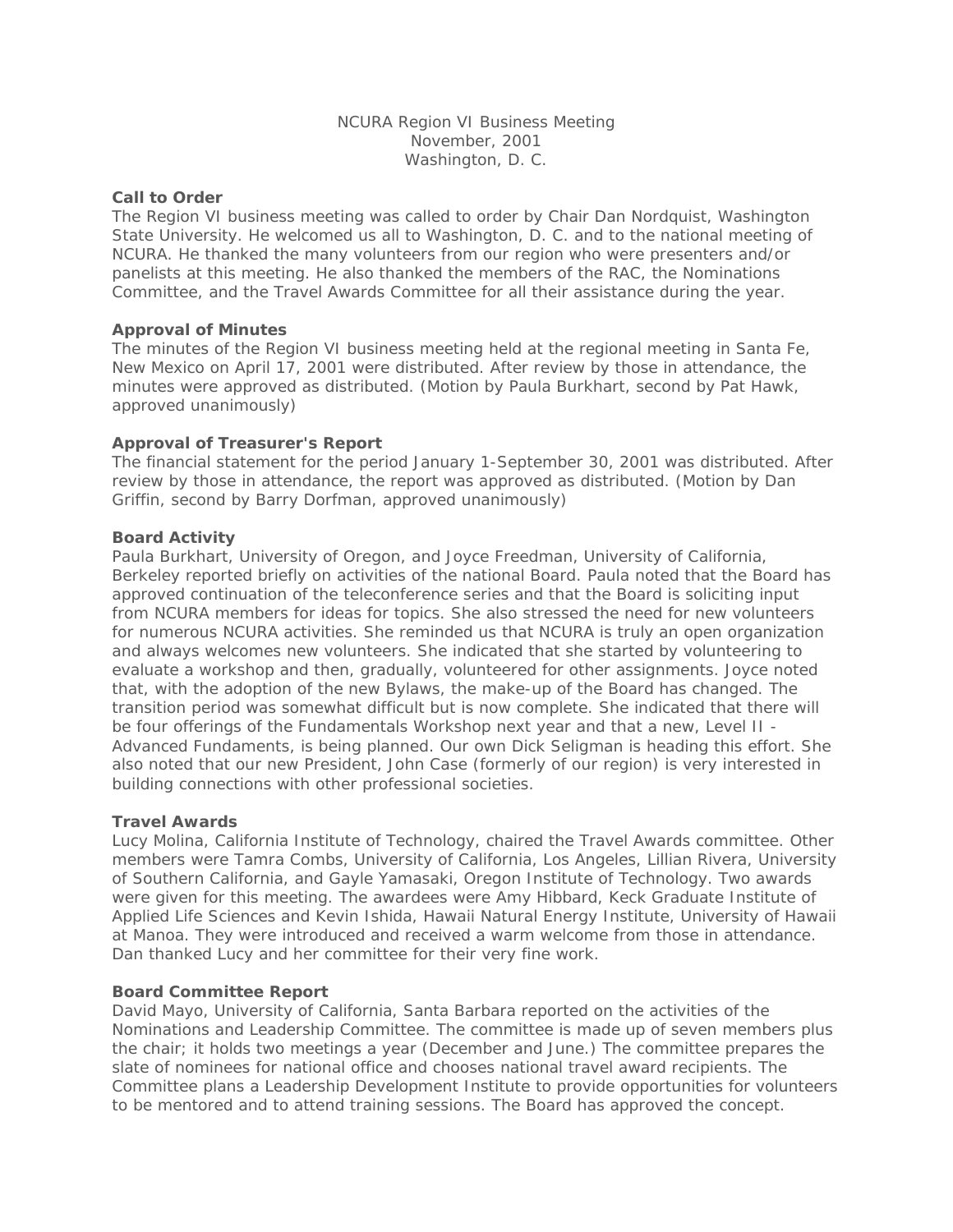Operational details will be worked out during the coming year. The Committee also is developing a Distinguished Service Award. This would be different from the Outstanding Service to research Administration Award. It would honor service and contributions to NCURA. Another committee initiative is the Fellows Program that would recognize members who are experts in the field of research administration and have served (and continue to serve) as mentors for others.

## **Chair's Report**

Dan reported that there were 1325 in attendance at this meeting, 139 from our region. He noted that the spring joint meeting with Region VII in Santa Fe had been a huge success and that this success was due in large measure to the many volunteers who participated in planning the meeting. He called attention to the region's redesigned web site and thanked Monte Sutton, Computer Support Analyst at Washington State University, for his assistance with developing and maintaining the site. Dan suggested that we gather and the post historical data for our region on the site. He also opened discussion on an Outstanding Research Administrator Award. In the past the region has presented this award. Dan will work on guidelines for review by the RAC and presentation to the membership.

## **Elections**

Vincent Oragwan, Cal State Bakersfield, chaired this year's nominations committee. This year the region selected a Chair-elect, a Secretary-Treasurer-elect, and a member of the RAC. Terry Manns, Cal State Sacramento is our new Chair-elect; Geri Walker, Western Washington University is Secretary-Treasurer-elect; Linda Patton, University of San Diego is a new member of the Regional Advisory Committee. Those elected will take office on January 1, 2002.

## **Next Regional Meeting**

Our next joint (Regions VI-VII) regional meeting will be in Hawaii. Region VII will have primary responsibility for the program and our region will have primary responsibility for site-selection and other logistics. Chair-elect Pat Hawk, University of Oregon, and Georgette Sakumoto, University of Hawaii reported that the site selection committee had had been instructed (at the Santa Fe meeting) to consider (and balance) rate, time, and location in that order of importance. After considering these factors, Pat reported that the Kona site, Ohana Keauhou Beach Resort, was the best choice. A contract has been signed with a room rate of \$109 a night; this rate will be honored five days prior and five days following our meeting. Our meeting will be April 14-17, 2002. Pat plans a luau for Sunday night and various special events.

# **Future Meeting Sites**

Region VII has selected Colorado Springs for next year's meeting. They have also suggested that we consider selecting future meeting sites for several years into the future. Some economies of scale might be achieved if we were to select several cities for future years and work with a hotel chain that had properties in those cities. An eight-year schedule plan was suggested. After considerable discussion members agreed to work on a more limited plan of four years - Colorado Springs for 2003, San Francisco for 2004, Salt Lake City for 2005, and Maui for 2006. Leesa Brown, Seattle University indicated that she had experience in negotiating with hotel properties and offered to work on this project. Her offer was instantly accepted, with many thanks from the members present.

#### **Drawing**

A drawing was held among first time attendees from our region. Bill Hunt, Cal State, Fresno will receive a free registration to the Kona meeting.